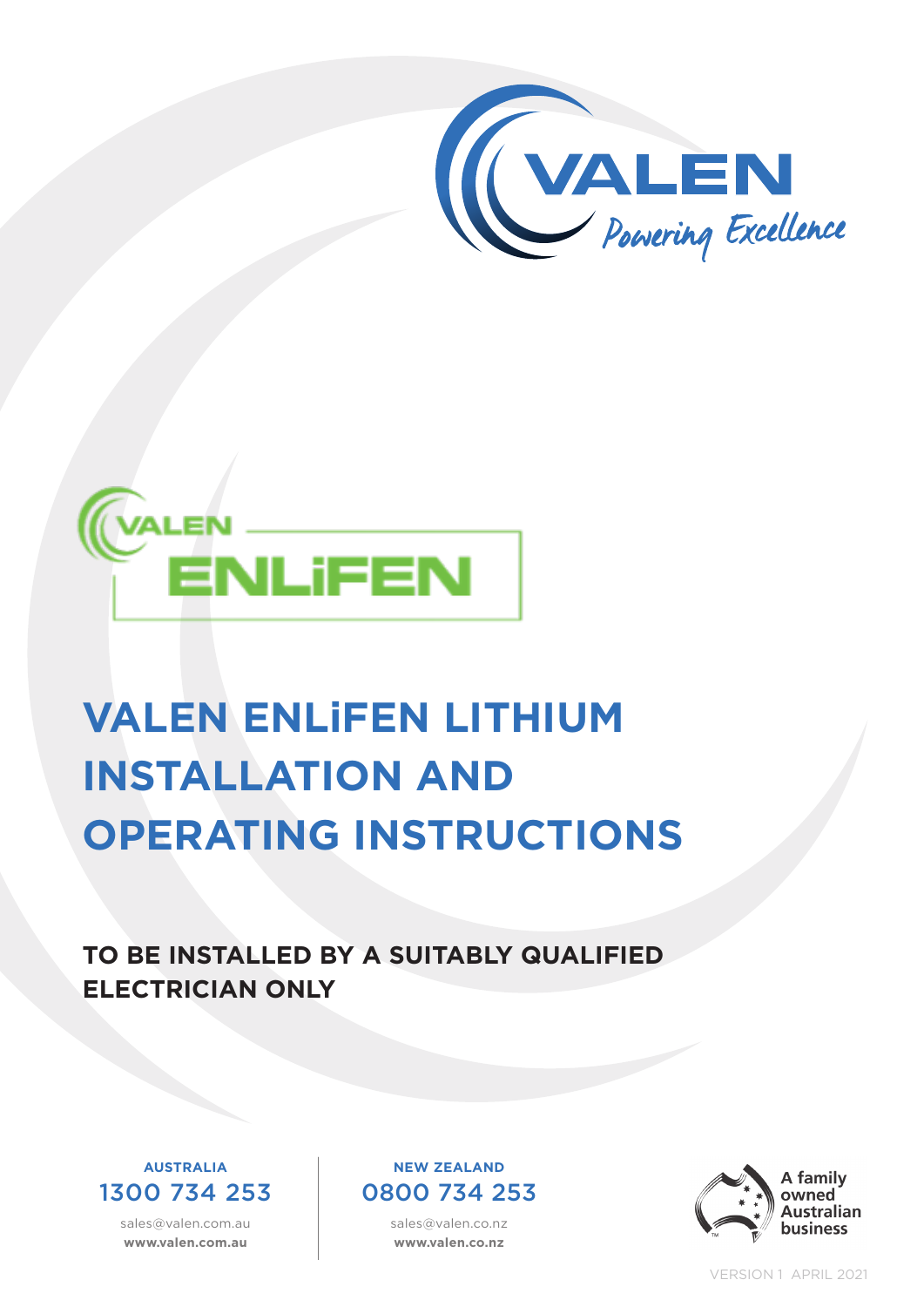

### **General Information**

Valen ENLiFEN PO4 Lithium Phosphate batteries are only to be used in conjunction with the below. Please ensure all instructions are read prior to battery use and warnings are adhered to during the installation and operation of these batteries. The lithium (LiFePO4) battery cells and modern digital embedded, computerised technologies culminate in an energy storage solution that has many unique advantages. This type of battery has no special ventilation or handling requirements. Since the electrolyte in the battery is immobilised, the batteries are considered dry batteries and can be handled and shipped accordingly.

#### **PRECAUTIONS!**

This battery has a high power output and, if used incorrectly, could hurt or kill you. Not all is known about the hazards of the chemicals used and caution should be exercised should these become exposed when a casing is compromised.

- 1. Although the unit is relatively light in weight, which is a feature of lithium batteries, the battery is capable of delivering large amounts of energy.
- 2. Do not short positive and negative terminals.
- 3. Disconnect all power before attempting to install, remove or perform maintenance work.
- 4. Ensure the terminals are insulated before storing and transporting the batteries.
- 5. When on charge, float voltages must be measured. Be particularly careful because shorting a battery at this time can cause severe equipment failure and personal harm.
- 6. Do not tamper with any parts of the battery including cover, terminal covers, etc.
- 7. Keep batteries clean and dry.
- 8. Do not use cleaners or solvents on any part of the battery.
- 9. Do not allow excessive dust to accumulate on the battery or cabling.
- 10. Keep battery connectors clean and tight. A loose connection can reduce battery standby time and has been known to cause fire.
- 11. Multi-cell systems can attain lethal voltages. Remove all jewellery before working on batteries. Cover all tools with appropriate electrical insulation to minimise the possibility of shorting a battery during installation. Never lay tools or other metallic objects on batteries or near the terminals.
- 12. Do not allow construction work near batteries.
- 13. Protect batteries from naked flame and avoid any impacts,
- 14. Always use a suitable lithium battery charger with the correct charging profile when charging lithium batteries

#### **CAUTION!**

Shorting a battery can cause serious injury, fire or explosion. Do not attempt to work on a battery unless you are familiar with battery installation procedures and have adequate safety information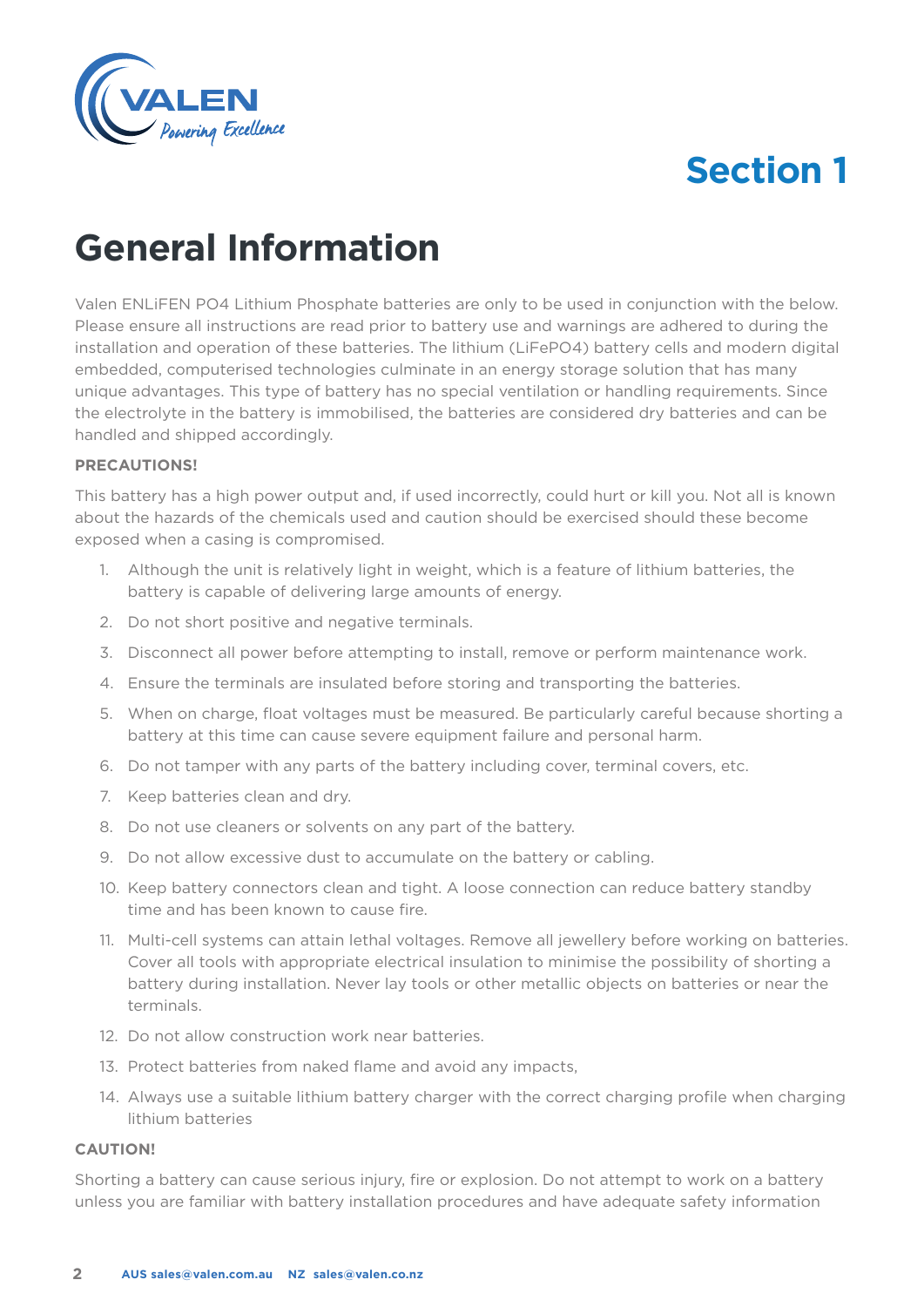and equipment. Read this manual thoroughly before attempting to install the battery. If there are any questions about safety, contact VALEN before installing the batteries.

#### **Tips:**

- Using the battery correctly along with the below tips will extend the batteries life and prevent it from premature failure.
- If the batteries BMS Low Voltage Disconnects cuts out, remove the load and recharge as soon as possible. To prevent your system from shutting down, it is recommended to use an LVD on the load output. This will allow the load to cut off before the BMS cuts the battery off.
- If the battery goes into its over-discharge protection voltage range, ensure the battery is recharged within 7days.
- For optimum life, batteries in storage should be recharged periodically.
- The ideal storage temperature is 25°C.
- Batteries should be fully charged before being stored.
- Keep lithium batteries away from high temperatures.
- If the battery shows any signs of deformation, heat or emits smells, immediately discontinue use and remove it from the application

### **Section 2**

### **Receipt of Equipment**

#### **2.1 Delivery Inspection:**

Immediately upon delivery, inspect the batteries for damage caused in transit. Damaged pallets or packing material or disarrayed batteries could indicate rough, improper handling in transit. Describe in detail (take photographs) any damage on the delivery receipt before signing. If any damage is found, contact the carrier immediately, request an inspection and file a damage claim.

#### **2.2 Hidden Damage**

Within 10 days of receipt, inspect all batteries for hidden damage. Measure and record open-circuit voltages (OCV's). If any damage is found, request an inspection by the carrier and file a hidden damage claim. Do not delay this step as it may result in a loss of the right of reimbursement for hidden damage.

#### **2.3 Prior to Installation**

Prior to installation always inspect the battery, casing and connections. Ensure it's all in good working order. Check the OCV and ensure the battery is charged.

#### **2.3.1 Installation with multiple units**

Prior to installation of multiple units in one system, check their OCV and ensure they're all within 0.2VDC of each other. This is to avoid high in or out rush currents which could arise from different states of charge over multiple batteries.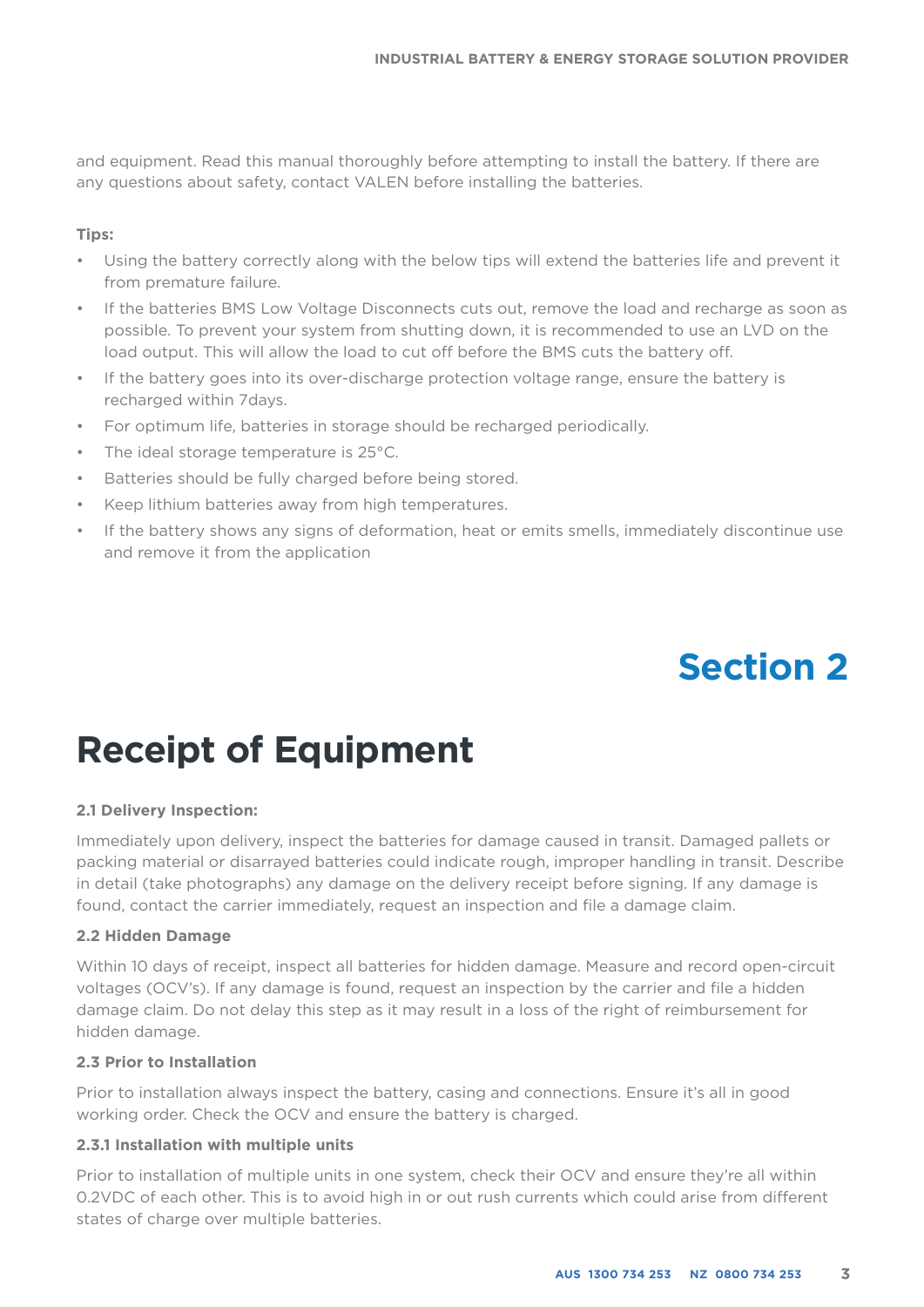

### **Storage**

#### **3.1 General**

- Do not store batteries outside, exposed to the elements. Store indoors in a cool, dry location.
- Do not store batteries in temperatures above 40°C. The recommended storage temperature is 20°C or less.
- Do not stack pallets or allow any other material to be stored on top of the pallets or possible battery damage may occur.
- Do not store where the possibility of metallic objects falling on the battery may occur. Special precaution needs to be taken around the terminal. Damage in the terminal area may expose the battery voltage.

#### **3.2 Short Term Storage**

If the batteries are to be stored for 9 months or less at 20°C, before being put into service, nothing needs to be done at this time. If the batteries are to be stored for longer than 9 months, at temperatures greater than 20°C, or installation is delayed beyond the expected time, a storage charge may be required. A storage charge is an equalisation charge applied to a battery that is stored in an open circuit (not float charging) condition.

If the storage temperature is 5°C to 30°C, VALEN ENLiFEN LiFePO4 Batteries must be charged at least every 6 months while in storage. If stored at ambient temperatures above 30°C, charge the batteries every 4 months. Storage of batteries beyond the recommended temperatures or storage time, without charging, can result in loss of capacity, cell shorting and loss of float life. It can also void the battery's warranty. Keep careful records of battery storage time and handling.

### **Section 4**

### **General Installation Procedures**

*CAUTION! Before attempting to install VALEN ENLiFEN Batteries, study this section and the section on safety thoroughly. Failure to do so could result in personal injury and battery or equipment damage.*

**4.1 Battery Location**

#### **4.1.1 Temperature**

Battery location is very important in determining the life and performance of the battery. The ideal environment would be a dry, indoors, temperature-regulated area. The ideal operational temperature is 20°C. Operation at temperatures below this will result in a loss of battery performance and may result in a larger, more costly battery being needed. Storage at temperatures above 60°C will result in loss of battery operation life.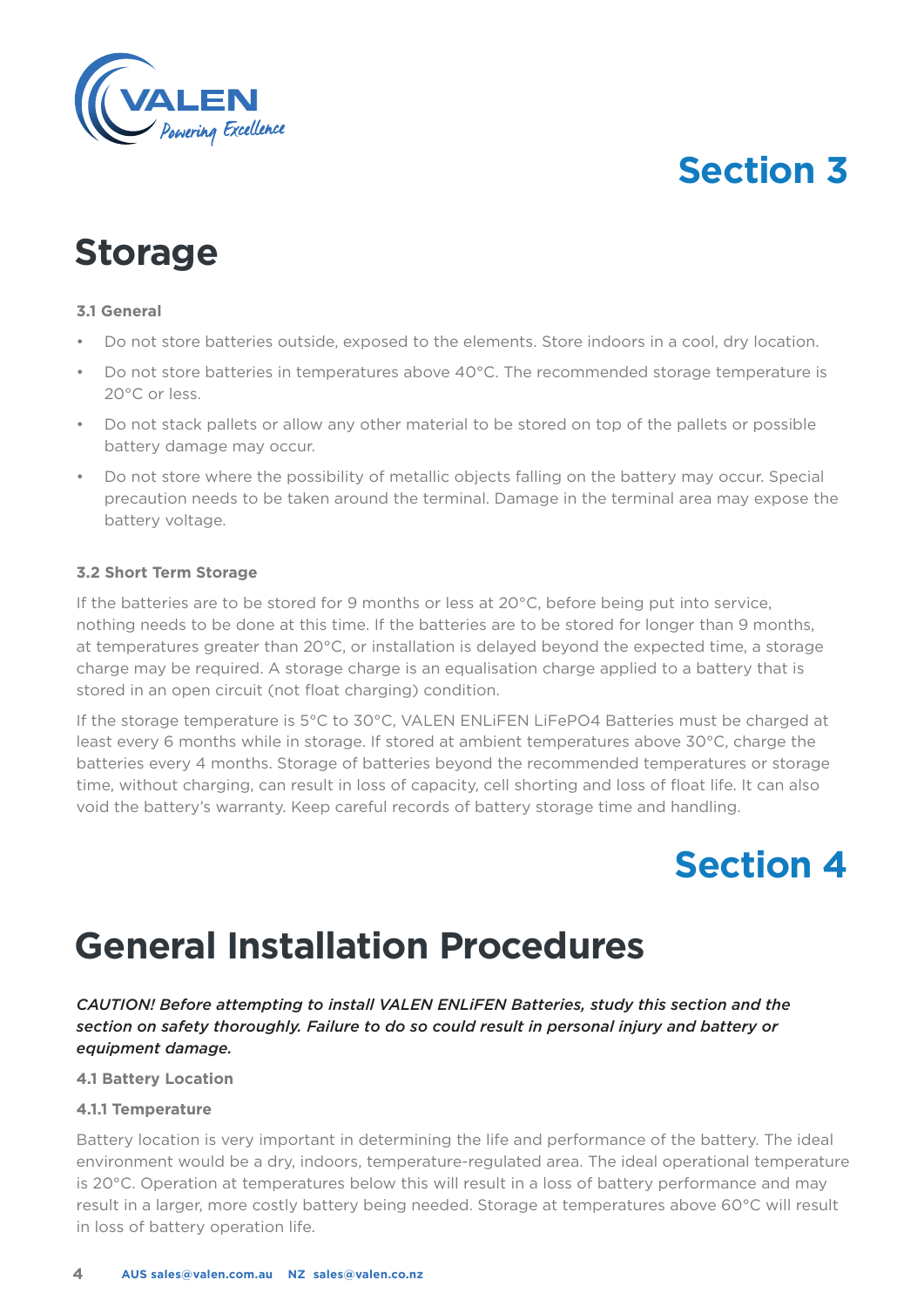#### **4.1.2 Temperature Variation**

Maintaining temperature balance across the string is very important for maximum battery life. Excessive temperature variation will result in the need for equalisation and will shorten battery life. Sources of battery temperature variation can be the placement of the battery system near a heat source such as radiators, power equipment, windows or heating vents. Air conditioning vents can also cause temperature variations. It is recommended that the battery location be designed, engineered and monitored to minimise temperature variations.

#### **4.1.3 Ventilation**

Proper ventilation of VALEN ENLiFEN Batteries is important for two reasons:

- 1. To minimise battery temperature variations and
- 2. To reduce the possibility of prematurely triggering the over-temperature sensor.

#### **4.1.3.1 Ventilation & Battery Temp. Variation**

Charging and discharging VALEN ENLiFEN Batteries gives off a small amount of heat. Proper ventilation is important to remove this heat and to prevent temperature differences from arising in the enclosure. If the VALEN ENLiFEN Batteries are installed in a client's own enclosure, it should be designed to allow unobstructed air circulation and prevent temperature build-up. Sufficient air circulation should be present to prevent temperature-layering effects. In an improperly designed room, there can easily be a 5°C difference in temperature between the floor and the ceiling.

#### **4.1.3.2 Gassing**

Unlike VRLA batteries, VALEN ENLiFEN Batteries do **NOT** emit any gas during normal charging and discharging. However, ensure some air exchange is present in the ventilation.

#### **4.1.4 Floor Loading**

Whilst this is not quite as severe a problem as with VRLA batteries, before installing the batteries, it should be ascertained that the floor can support the weight of the battery rack or cabinet and related equipment. The total system weight will be the sum of the batteries, rack or cabinet plus 5% for the battery connectors and cables. It is the responsibility of the installer to ensure adequate floor load loading capabilities.

#### **4.2 Seismic Considerations**

VALEN ENLiFEN Batteries are capable of withstanding seismic events of UBC Zone 4 magnitude when properly installed in a suitably designed cabinet or rack. When the seismic capability is desired, suitable floor anchoring should be provided. Proper floor anchoring is the responsibility of the installer. Ensure that the anchors used are of sufficient strength to withstand the maximum seismic load foreseeably.

#### **4.3 Unpacking**

VALEN ENLiFEN Batteries are shipped on pallets with cells/modules in the vertical position. All accessories needed for installation and use are packed in boxes and shipped on top of the modules or a separate pallet. Unpack all items carefully and note the quantities received.

#### **4.4 Installation**

*CAUTION! Remove all jewellery before installing the connectors on the batteries. Ensure that all tools are correctly insulated to prevent shorting. Do not reach or lean across batteries. Remember, hazardous voltages may be present. Be aware of what you are touching at all times. Do not rush, take your time*.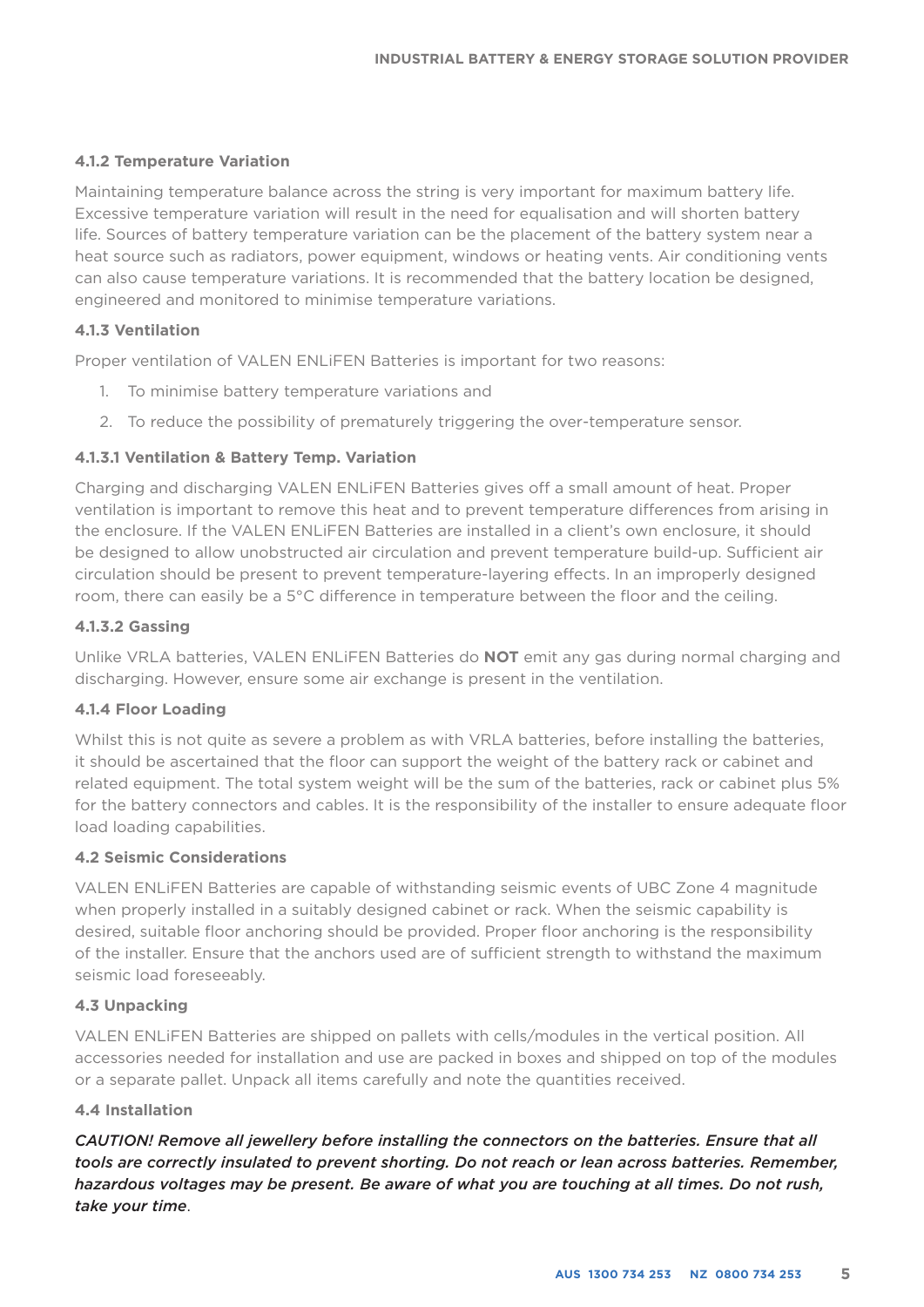

#### **4.4.1 General**

Ensure that sufficient space is available for handling and placement of the modules. Do not place the VALEN ENLiFEN Batteries near a source of heat, in direct sunlight or where the module may be subject to condensation or water spray. When connected, check the battery voltage. Check the cell voltages and record them with the module ID.

#### **4.5 Electrical Connections**

Proper battery electrical connections are very important for the best battery performance and utility. Improper battery connections can cause a loss of standby time or even a battery fire. Follow the electrical connection instructions carefully and review section 1 thoroughly before working on the battery. Make sure that all terminals and interconnects are clean and connecting bolts are tight. Ensure all plugs, especially the ones carrying the main power, are securely plugged in and these are not under stress which could cause them to come loose at a later date.

#### **4.5.1 Cabling Recommendations**

Battery ratings are specified at the terminals of the battery. The cabling used to connect the battery terminals to the load has a voltage drop (when the battery is discharging) that is dependent on cable length and conductor size. The longer the cable run, the greater the voltage drops. The smaller the cable wire diameter, the greater the voltage drop. Therefore, to get the best performance from the battery short, heavy cables are recommended. Do not size the cables based on current-carrying capacity only. A general rule of thumb is to allow no more than a 20-30mV of voltage drop/metre of the cable run. As an example, if it is 10m from the battery to the load, the cable should be sized to allow no more than  $2 \times 10 \times 0.030 = 0.6$  V volt drop. To help select cable sizes for load connections, the following table should be consulted:

| <b>US CABLE SIZE</b>                                                                                                                                                                                                                                                                                                                       | MM <sup>2</sup> | Max. Amps 30mV Drop/M |
|--------------------------------------------------------------------------------------------------------------------------------------------------------------------------------------------------------------------------------------------------------------------------------------------------------------------------------------------|-----------------|-----------------------|
| 8 AWG                                                                                                                                                                                                                                                                                                                                      | 8.4             | 15                    |
| 6                                                                                                                                                                                                                                                                                                                                          | 13.3            | 23                    |
| $\overline{4}$                                                                                                                                                                                                                                                                                                                             | 21.2            | 37                    |
| $\overline{2}$                                                                                                                                                                                                                                                                                                                             | 33.6            | 59                    |
| $\mathbf{1}$                                                                                                                                                                                                                                                                                                                               | 42.4            | 74                    |
| $\circ$                                                                                                                                                                                                                                                                                                                                    | 53.5            | 93                    |
| $_{\rm OO}$                                                                                                                                                                                                                                                                                                                                | 67.4            | 117                   |
| 000                                                                                                                                                                                                                                                                                                                                        | 85.0            | 148                   |
| 0000                                                                                                                                                                                                                                                                                                                                       | 107.2           | 187                   |
| 250MCM                                                                                                                                                                                                                                                                                                                                     | 126.7           | 221                   |
| 350MCM                                                                                                                                                                                                                                                                                                                                     | 177.4           | 309                   |
| 400MCM                                                                                                                                                                                                                                                                                                                                     | 202.4           | 353                   |
| $\mathbf{1} \mathbf{1}$ and $\mathbf{1} \mathbf{1}$ and $\mathbf{1} \mathbf{1}$ and $\mathbf{1} \mathbf{1}$ and $\mathbf{1} \mathbf{1}$ and $\mathbf{1} \mathbf{1}$ and $\mathbf{1} \mathbf{1}$ and $\mathbf{1} \mathbf{1}$ and $\mathbf{1} \mathbf{1}$ and $\mathbf{1} \mathbf{1}$ and $\mathbf{1} \mathbf{1}$ and $\mathbf{1} \mathbf{1$ |                 |                       |

#### Use 1.74 amps/mm2 for other cable sizes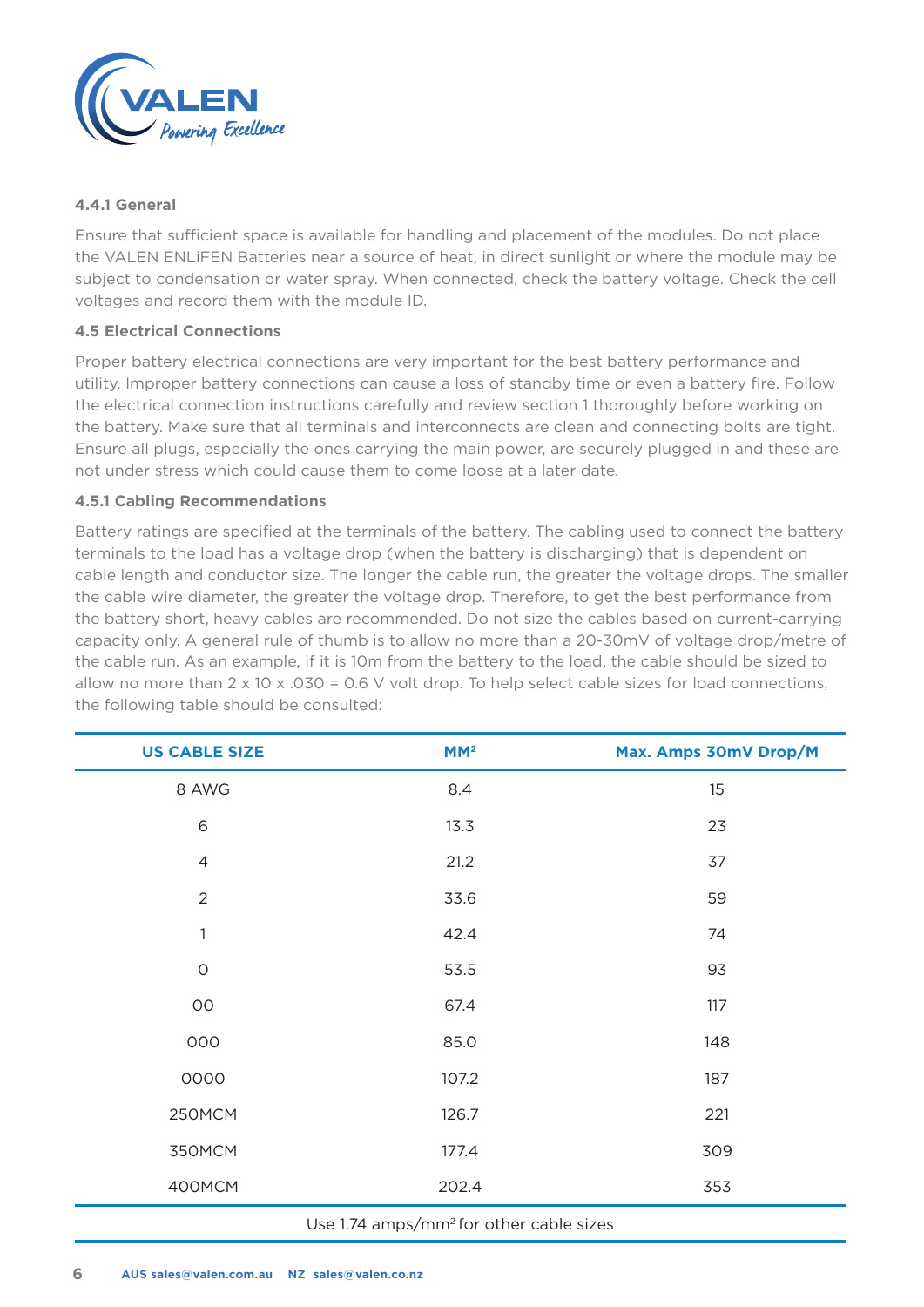#### **4.5.2 Terminal Preparation**

Gently clean the contact surface of the terminals with a brass bristle brush or a Scotch Brite pad.

#### *CAUTION! Use extreme care not to short the battery connections. VALEN Batteries are capable of very high short circuit currents.*

Before the final tightening of the connections, visually check that the connections are correct and in the required sequence. See section 4.5.4 for the procedure on checking string voltage.

#### **4.5.4 Voltage Checks**

Visually check that all connections are properly made (positive to negative) and are tight. Measure module voltage, check that this is between 11.8V-13.8V.

#### *CAUTION! High voltage may be present.*

If the voltage of a module is not between these values, contact your VALEN representative for further instructions.

#### **4.5.5 Battery to Charger Connection**

Ensure that the charger is disconnected from the power line. If a battery disconnect is installed, open it.

#### *NOTE! The positive terminal of the battery bank should be connected to the positive terminal of the charger and the negative terminal of the battery bank should be connected to the negative terminal of the charger.*

#### **4.5.6 Paralleling of Batteries**

When greater capacity is desired than available from a single cell or string, paralleling of batteries becomes necessary. Batteries must be properly paralleled to get the best system performance and longest battery life. The battery strings must be treated as equally as possible. This means equal length cabling to a common collection point from the load cables, uniform temperature between the strings and equal strings of batteries. Do not parallel other batteries with VALEN Batteries. To check the proper paralleling of the strings, connect the strings in the final form and place a load on the battery. Measure the load cable voltage drops. The voltage drops should match within 10%.

### **Section 5**

### **Operation**

#### **5.1 Charging the Valen ENLiFEN Batteries**

The VALEN ENLiFEN batteries must be charged with a suitable battery charger or Solar Controller that has a lithium charging profile. Charging voltages and charge current should be limited to that of the BMS current rating, which can be found on the batteries specification sheet.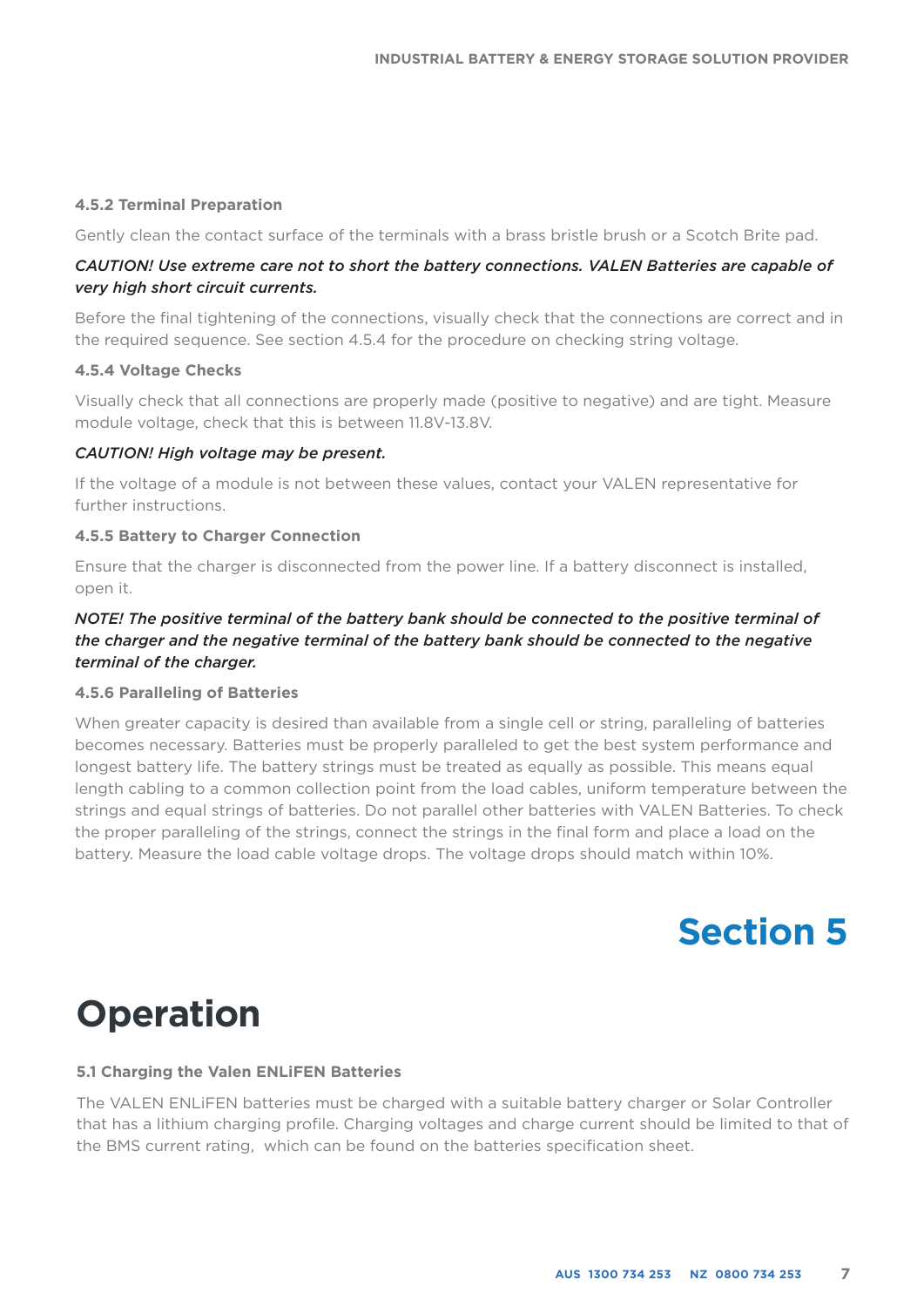

### **Maintenance & Record**

Maintenance and record-keeping are critical to battery life and warranty continuance. Proper maintenance will ensure that the batteries are being used correctly and will be available when needed. Proper record keeping will ensure that, if there is a problem with a battery, the client can demonstrate the batteries were correctly used and so maintain the warranty.

#### **6.1 General Maintenance**

General maintenance of the battery means keeping the battery and surrounding area clean and dry. Since VALEN ENLiFEN Batteries are of low maintenance design, there is no addition of water or specific gravity checks needed for the life of the battery.

*CAUTION! Use only insulated tools. Do not use any solvents or strong cleaners on or around the batteries. A dry brush may be used to remove any dust accumulations. If required, a solution of 1kg of baking soda in 4L of water may be used as a multipurpose cleaner if more stubborn stains or dirt accumulations are present. Follow the rack or cabinet manufacturer's instructions for maintenance if required.* 

#### **6.2.1 Installation Records**

When the battery is first received, record:

- Date of receipt
- Condition of the battery
- Open circuit voltage of each battery
- Date of installation
- Original purchase order number
- Installer(s)
- Equalisation time and voltage
- Any unusual storage conditions
- Individual battery float voltages
- Ambient temperature
- Float current
- Battery temperature
- String float voltage (Where installed in multiples)

**6.2.2 Maintenance Records**

Twice per year, record the following:

- Battery float voltages
- String voltage
- Float current
- Ambient temperature
- Battery temperature

Remember, these records are mandatory for any warranty claim on the battery.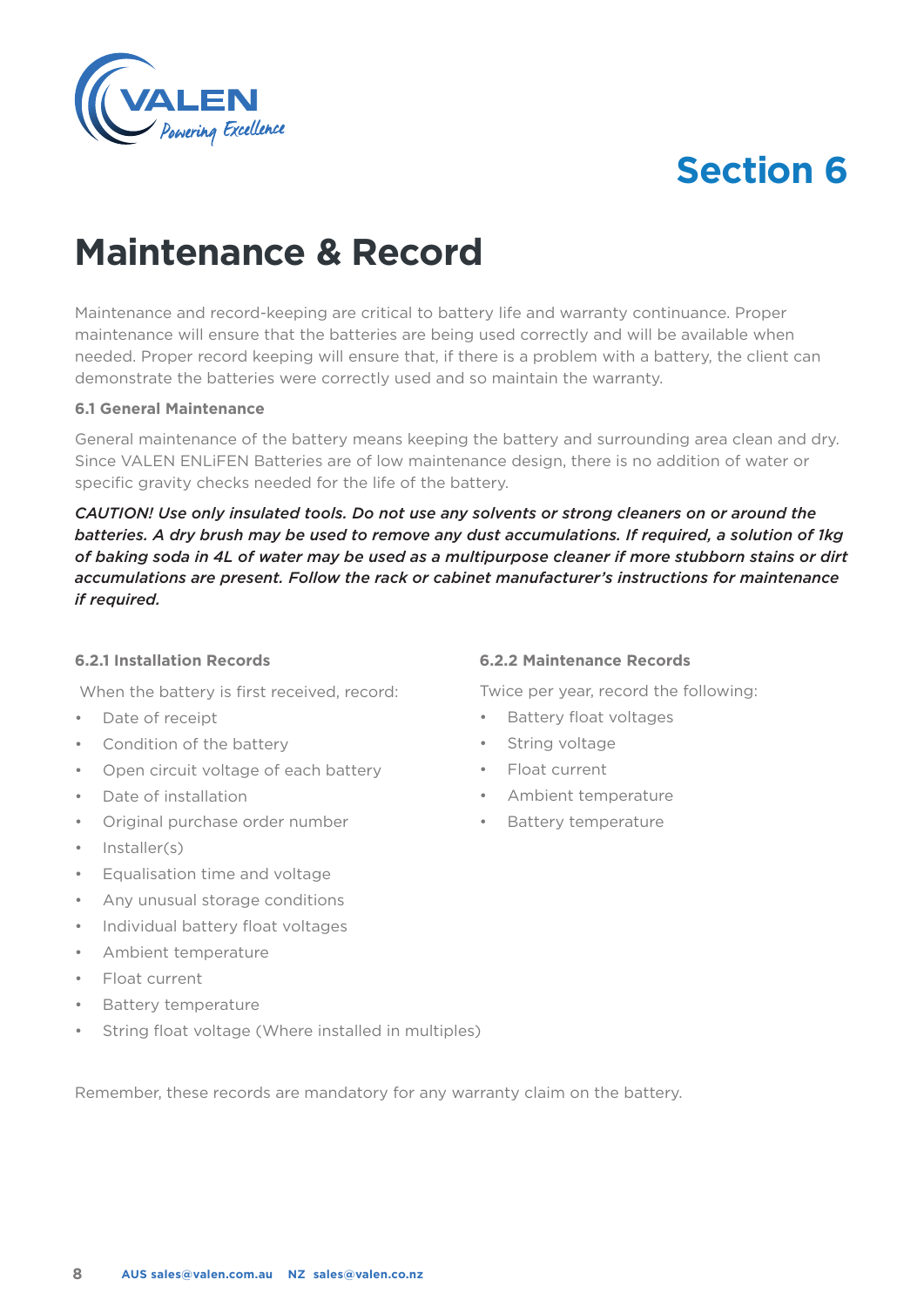### **Capacity Testing**

#### **7.1 General**

Discharge testing of the battery is performed to determine the battery capacity. There are two reasons for performing this test:

- 1. A rating test discharge the intention here is to determine the percent of battery capacity as compared to the rated capacity. This is typically an 8hour discharge test.
- 2. A service test discharge this test is to determine the battery standby time under the actual load conditions of intended battery usage. The rating test discharge is usually performed using a suitably designed and sized load bank to provide a constant DC current load to the battery. The test is performed for the specified period of time to an end-point voltage per cell with the ampere-hour capacity of the battery calculated by multiplying the number of hours of run time. The actual Ah capacity can be compared to the rated Ah capacity to determine percentage capacity. This type of test is usually used as an acceptance test of the battery. The service test is usually performed by placing the actual load on the battery and determining the actual time the battery will support the load. This test is done, in the case of a UPS, by switching into a test mode where the battery becomes the primary source and the normal AC line becomes the backup. If the load is not critical, the AC input can simply be shut off to simulate a loss of power event and total system operation can be verified as well. A load bank can be used if the normal battery load is well defined.

#### **7.2 Test Procedure**

The battery test procedure for either test is:

- 1. Ensure the battery is fully charged before capacity testing and that all connections are clean and tight. If the battery has not been on charge for at least one week, re-attach the charger, then do the test after a week of the battery being on charge.
- 2. Prepare the load bank or test the load system. Ensure all temporary cable connections are secure and connected to the proper polarity, and have sufficient current-carrying capacity.
- 3. Determine the battery temperature by measuring and recording the temperature of every 15 blocs.

For further technical support, please contact VALEN on the below details.